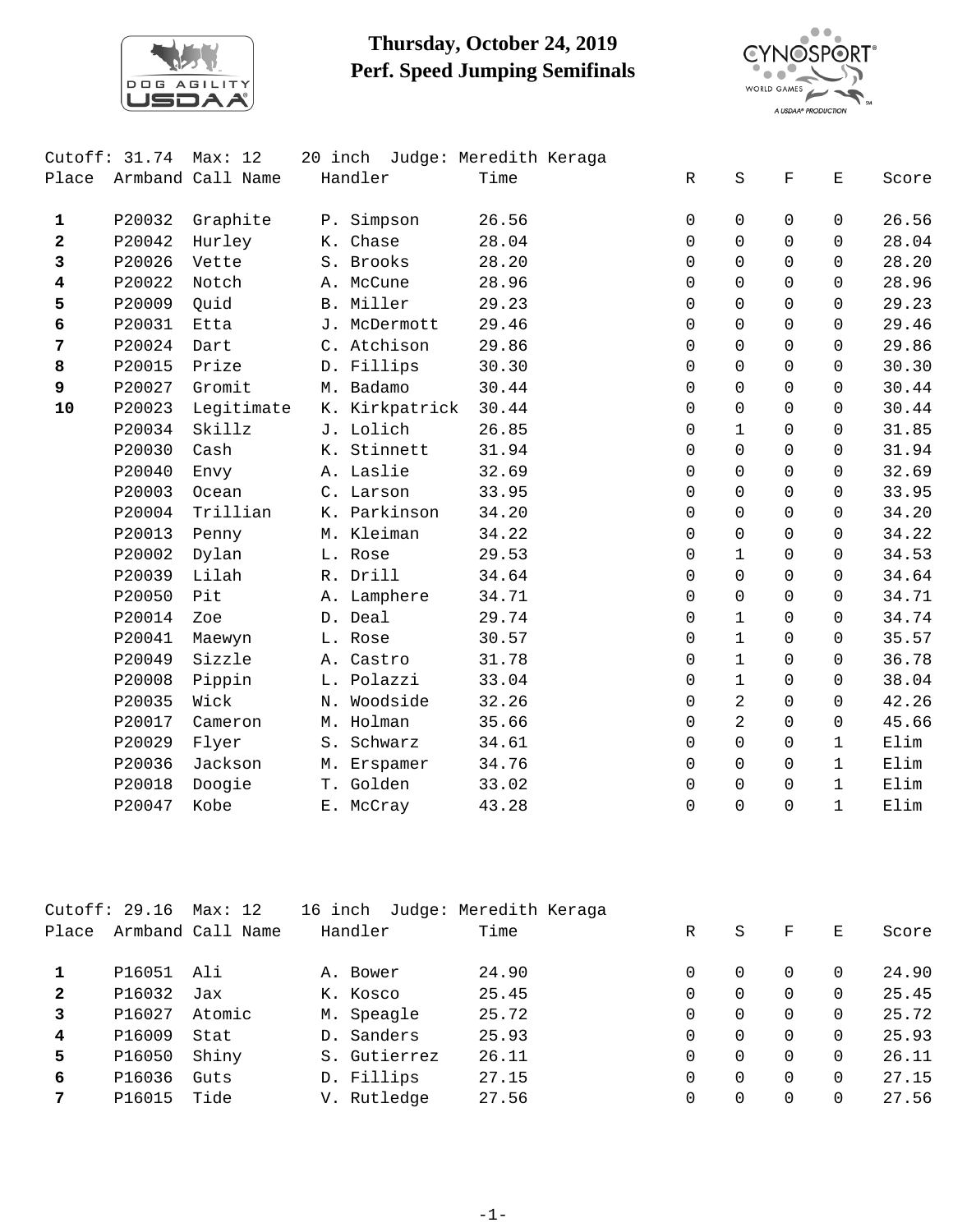| 8  | P16013 | Daim                                   | J. Huh                | 27.72 | $\mathbf 0$ | $\Omega$            | $\Omega$     | 0            | 27.72 |
|----|--------|----------------------------------------|-----------------------|-------|-------------|---------------------|--------------|--------------|-------|
| 9  | P16031 | Chic                                   | R. Eggie              | 27.90 | $\mathbf 0$ | $\Omega$            | $\Omega$     | $\Omega$     | 27.90 |
| 10 | P16002 | Cosmic                                 | K. Sheerer            | 28.08 | $\mathbf 0$ | $\Omega$            | $\Omega$     | $\Omega$     | 28.08 |
| 11 | P16047 | Probability M. Hanson                  |                       | 28.15 | $\mathbf 0$ | $\Omega$            | $\Omega$     | $\Omega$     | 28.15 |
| 12 | P16004 | Salsa                                  | L. Zich               | 28.28 | $\mathbf 0$ | 0                   | 0            | $\mathbf 0$  | 28.28 |
|    |        | **** Advancement Cutoff = 12 Dogs **** |                       |       |             |                     |              |              |       |
| 13 | P16034 | Hype                                   | K. Smith              | 28.35 | 0           | 0                   | 0            | 0            | 28.35 |
| 14 | P16038 | Miya                                   | S. Loos               | 28.58 | 0           | 0                   | $\mathsf{O}$ | $\mathbf 0$  | 28.58 |
| 15 | P16024 | Echo                                   | H. Miller             | 28.65 | $\mathbf 0$ | 0                   | $\mathbf 0$  | $\mathbf 0$  | 28.65 |
| 16 | P16048 | Phenomenon                             | M. Speagle            | 28.71 | 0           | $\Omega$            | $\Omega$     | $\Omega$     | 28.71 |
| 17 | P16018 | Jada                                   | S. Goodwin            | 28.75 | $\mathbf 0$ | 0                   | 0            | $\Omega$     | 28.75 |
| 18 | P16011 | Braedan                                | D. Spence             | 28.96 | 0           | 0                   | $\mathsf{O}$ | $\mathbf 0$  | 28.96 |
| 19 | P16001 | Neo                                    | S. Rolek              | 28.96 | $\mathbf 0$ | 0                   | $\mathsf{O}$ | $\mathbf 0$  | 28.96 |
| 20 | P16023 | Brody                                  | K. Holman             | 29.13 | $\mathbf 0$ | 0                   | $\mathsf{O}$ | $\mathbf 0$  | 29.13 |
|    | P16045 | Nimbus                                 | L. Greene             | 29.24 | $\mathbf 0$ | 0                   | $\mathbf 0$  | $\Omega$     | 29.24 |
|    | P16040 | Tinker                                 | J. Bell               | 29.47 | $\mathbf 0$ | 0                   | $\mathsf{O}$ | $\mathbf 0$  | 29.47 |
|    | P16014 | Ruthie                                 | R. Greene             | 29.79 | $\Omega$    | $\Omega$            | $\Omega$     | $\Omega$     | 29.79 |
|    | P16021 | Joyful                                 | A. Lee                | 30.22 | $\mathbf 0$ | $\Omega$            | $\Omega$     | $\Omega$     | 30.22 |
|    | P16006 | Hana                                   | D. McCormick          | 30.52 | 0           | 0                   | 0            | $\mathbf 0$  | 30.52 |
|    | P16028 | Willow                                 | L. Bartol             | 30.99 | 0           | 0                   | $\mathsf{O}$ | $\mathbf 0$  | 30.99 |
|    | P16020 | Swift                                  | L. Medcraft           | 31.23 | 0           | 0                   | $\mathsf{O}$ | $\mathbf 0$  | 31.23 |
|    | P16042 | Buck                                   | J. Faulkner           | 31.64 | 0           | 0                   | $\mathsf{O}$ | 0            | 31.64 |
|    | P16044 | Sassy                                  | P. Fish               | 26.95 | 0           | $\mathbf 1$         | $\mathbf 0$  | $\Omega$     | 31.95 |
|    | P16053 | Punch                                  | B. Duke               | 27.30 | $\Omega$    | $\mathbf{1}$        | $\Omega$     | $\mathbf 0$  | 32.30 |
|    | P16054 | Agape                                  | K. Kent               | 33.16 | $\mathbf 0$ | 0                   | $\Omega$     | $\Omega$     | 33.16 |
|    | P16055 | Ink                                    | L. Harper             | 33.16 | $\mathbf 0$ | 0                   | 0            | $\mathbf 0$  | 33.16 |
|    | P16037 | Singe                                  | W. Williams-Wea 33.53 |       | 0           | $\mathsf{O}\xspace$ | 0            | $\mathbf 0$  | 33.53 |
|    | P16057 | Binge                                  | T. Golden             | 31.00 | 0           | $\mathbf 1$         | $\mathsf{O}$ | $\mathbf 0$  | 36.00 |
|    | P16059 | Trek                                   | L. Duke               | 32.16 | 0           | $\mathbf 1$         | $\mathbf 0$  | $\Omega$     | 37.16 |
|    | P16019 | Zesty                                  | S. Wirant             | 36.86 | $\mathbf 0$ | $\mathbf{1}$        | $\mathbf 0$  | $\mathbf 0$  | 41.86 |
|    | P16049 | Lyric                                  | D. Lazaro             | 31.56 | $\mathbf 0$ | $\Omega$            | $\Omega$     | $\mathbf{1}$ | Elim  |
|    | P16041 | Torch                                  | J. Hoye               | 32.27 | $\mathbf 0$ | $\Omega$            | $\Omega$     | $\mathbf{1}$ | Elim  |
|    | P16035 | Super Gem                              | R. Sutherland         | 31.88 | $\mathbf 0$ | 0                   | $\Omega$     | $\mathbf 1$  | Elim  |

|       | Cutoff: 29.69 Max: 6 |                                       |              | 14 inch Judge: Meredith Keraga |   |   |             |          |       |
|-------|----------------------|---------------------------------------|--------------|--------------------------------|---|---|-------------|----------|-------|
| Place |                      | Armband Call Name                     | Handler      | Time                           | R | S | $\mathbf F$ | Е        | Score |
|       | P14004               | Wylie                                 | S. Straub    | 25.42                          | 0 | 0 | $\Omega$    | $\Omega$ | 25.42 |
| 2     | P14034               | Vixen                                 | R. Downs     | 25.93                          | 0 | 0 | $\Omega$    | 0        | 25.93 |
| 3     | P14036               | Spice H                               | C. Hornor    | 26.11                          | 0 | 0 | $\mathbf 0$ | 0        | 26.11 |
| 4     | P14017               | Epic                                  | L. Brigante  | 26.90                          | 0 | 0 | $\mathbf 0$ | 0        | 26.90 |
| 5     | P14035               | Val                                   | L. Zich      | 27.01                          | 0 | 0 | $\mathbf 0$ | $\Omega$ | 27.01 |
| 6     | P14001               | Fanta                                 | S. Gutierrez | 27.71                          | 0 | 0 | 0           | 0        | 27.71 |
|       |                      | **** Advancement Cutoff = 6 Dogs **** |              |                                |   |   |             |          |       |
|       | P14002               | Liberty                               | M. Lyons     | 27.82                          | 0 | 0 | $\Omega$    | $\Omega$ | 27.82 |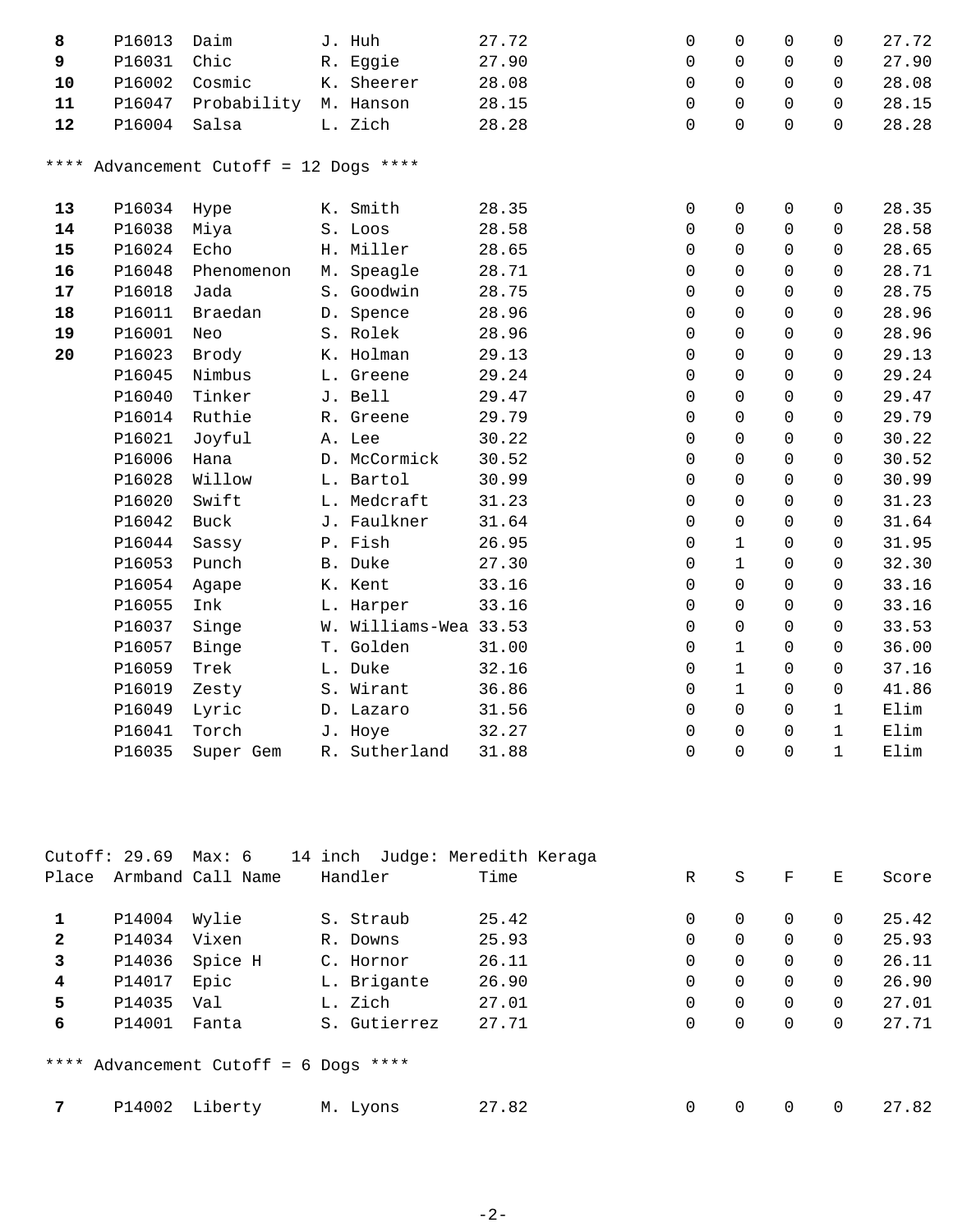| 8 | P14023 | Blizzard    | C. Laria     | 29.59   | 0 | $\mathbf 0$  | $\Omega$    | $\Omega$     | 29.59 |
|---|--------|-------------|--------------|---------|---|--------------|-------------|--------------|-------|
|   | P14030 | Razzi       | C. Anderson  | 29.87   | 0 | $\mathbf 0$  | 0           | $\Omega$     | 29.87 |
|   | P14003 | Crime       | D. Lazaro    | 30.23   | 0 | 0            | 0           | 0            | 30.23 |
|   | P14038 | Skoal       | M. Kopka     | 30.24   | 0 | 0            | $\Omega$    | $\Omega$     | 30.24 |
|   | P14028 | Sport       | J. Steinbach | 31.04   | 0 | $\mathbf 0$  | 0           | $\Omega$     | 31.04 |
|   | P14019 | Huckleberry | J. Goldberg  | 31.12   | 0 | $\mathbf 0$  | $\Omega$    | $\Omega$     | 31.12 |
|   | P14033 | Andee       | J. Terry     | 31.53   | 0 | $\mathbf 0$  | 0           | 0            | 31.53 |
|   | P14008 | Hype        | A. Blanton   | 31.67   | 0 | $\mathbf 0$  | 0           | $\Omega$     | 31.67 |
|   | P14022 | Speedo      | S. Crank     | 32.17   | 0 | $\mathbf 0$  | $\Omega$    | $\Omega$     | 32.17 |
|   | P14010 | Sydney      | G. Mortley   | 32.33   | 0 | $\mathbf 0$  | $\Omega$    | $\Omega$     | 32.33 |
|   | P14016 | Spice C     | M. Check     | 32.92   | 0 | 0            | 0           | 0            | 32.92 |
|   | P14029 | Alfie       | J. Moll      | 34.43   | 0 | 0            | $\Omega$    | $\Omega$     | 34.43 |
|   | P14012 | Panda       | K. Rohr      | 30.93   | 0 | $\mathbf{1}$ | $\Omega$    | $\Omega$     | 35.93 |
|   | P14025 | Tuuli       | C. Holm      | 37.31   | 0 | $\mathbf 0$  | 0           | $\Omega$     | 37.31 |
|   | P14020 | Corey       | M. Howard    | 38.27   | 0 | $\mathbf 0$  | $\Omega$    | $\Omega$     | 38.27 |
|   | P14014 | Celt        | E. Wilentz   | 34.87   | 0 | $\mathbf{1}$ | 0           | $\Omega$     | 39.87 |
|   | P14011 | Simi        | S. Wirant    | 40.06   | 0 | $\mathbf 0$  | $\Omega$    | $\Omega$     | 40.06 |
|   | P14041 | Edge        | P. Fish      | 39.79   | 0 | $\mathbf 0$  | 0           | $\mathbf{1}$ | Elim  |
|   | P14027 | Starr       | K. Lackey    | 35.76   | 0 | $\mathbf 0$  | 0           | $\mathbf{1}$ | Elim  |
|   | P14013 | Kirin       | S. Anderson  | 38.94   | 0 | $\mathbf 0$  | 0           | $\mathbf{1}$ | Elim  |
|   | P14021 | Mic         | P. Liddy     | No Time | 0 | $\mathsf 0$  | $\mathbf 0$ | $\mathbf{1}$ | Elim  |
|   | P14024 | Smart       | K. Moureaux  | Absent  |   |              |             |              |       |
|   |        |             |              |         |   |              |             |              |       |

|              | Cutoff: 33.83 | Max: 8            | 12 inch Judge: Meredith Keraga |         |              |              |                    |              |       |
|--------------|---------------|-------------------|--------------------------------|---------|--------------|--------------|--------------------|--------------|-------|
| Place        |               | Armband Call Name | Handler                        | Time    | $\mathbb{R}$ | S            | $\mathbf{F}% _{0}$ | Е            | Score |
| $\mathbf{1}$ | P12013        | Monk              | A. Abbott                      | 28.08   | $\mathbf 0$  | 0            | 0                  | 0            | 28.08 |
| 2            | P12032        | Skecher           | B. Davis                       | 28.80   | $\Omega$     | $\Omega$     | $\Omega$           | 0            | 28.80 |
| 3            | P12009        | Virtue            | C. Hornor                      | 31.39   | $\Omega$     | $\Omega$     | $\Omega$           | $\Omega$     | 31.39 |
| 4            | P12004        | Dreamer           | A. Beasley                     | 31.85   | $\Omega$     | $\Omega$     | $\Omega$           | $\Omega$     | 31.85 |
| 5            | P12020        | Decker            | V. Rutledge                    | 32.90   | $\Omega$     | $\Omega$     | $\Omega$           | 0            | 32.90 |
| 6            | P12030        | Cullen            | J. Plamondon                   | 27.97   | $\mathbf 0$  | $\mathbf 1$  | $\Omega$           | 0            | 32.97 |
|              | P12049        | Flash             | K. Adams                       | 34.21   | 0            | $\Omega$     | $\Omega$           | $\Omega$     | 34.21 |
|              | P12018        | Bella             | L. Carnes                      | 34.72   | $\Omega$     | $\Omega$     | $\Omega$           | 0            | 34.72 |
|              | P12027        | Toast             | M. Nunnink                     | 35.38   | $\Omega$     | $\Omega$     | $\Omega$           | 0            | 35.38 |
|              | P12019        | Lexi              | J. Arnett                      | 36.83   | $\Omega$     | $\Omega$     | $\Omega$           | 0            | 36.83 |
|              | P12002        | Dora              | P. Toro                        | 36.88   | $\Omega$     | $\Omega$     | $\Omega$           | $\Omega$     | 36.88 |
|              | P12023        | Jasper            | M. Zerm                        | 36.92   | $\mathbf 0$  | $\Omega$     | $\Omega$           | 0            | 36.92 |
|              | P12015        | Wazi              | S. Cossart                     | 33.35   | $\Omega$     | $\mathbf{1}$ | $\Omega$           | 0            | 38.35 |
|              | P12016        | Radar             | S. Scott                       | 41.64   | $\Omega$     | $\Omega$     | $\Omega$           | 0            | 41.64 |
|              | P12028        | Dyson             | M. Haviland                    | 37.12   | $\Omega$     | $\mathbf{1}$ | $\Omega$           | 0            | 42.12 |
|              | P12012        | Rumba             | J. Ramirez                     | 37.22   | $\Omega$     | $\mathbf{1}$ | $\Omega$           | $\Omega$     | 42.22 |
|              | P12025        | Troy              | M. Mooney                      | 43.07   | $\Omega$     | $\Omega$     | $\Omega$           | $\Omega$     | 43.07 |
|              | P12007        | Giddy Marie       | E. Evans                       | 45.08   | $\Omega$     | $\Omega$     | $\Omega$           | $\Omega$     | 45.08 |
|              | P12034        | Yeti              | B. Martin                      | 37.22   | $\Omega$     | $\Omega$     | $\Omega$           | $\mathbf{1}$ | Elim  |
|              | P12006        | Carmen            | B. Rogers                      | 37.59   | 0            | $\Omega$     | $\Omega$           | $\mathbf{1}$ | Elim  |
|              | P12005        | Sweets            | S. Gant                        | No Time | 0            | $\mathbf 0$  | 0                  | 1            | Elim  |
|              | P12029        | Sarge             | J. Tice                        | Absent  |              |              |                    |              |       |
|              | P12026        | Felony            | I. Owen                        | Absent  |              |              |                    |              |       |
|              |               |                   |                                |         |              |              |                    |              |       |